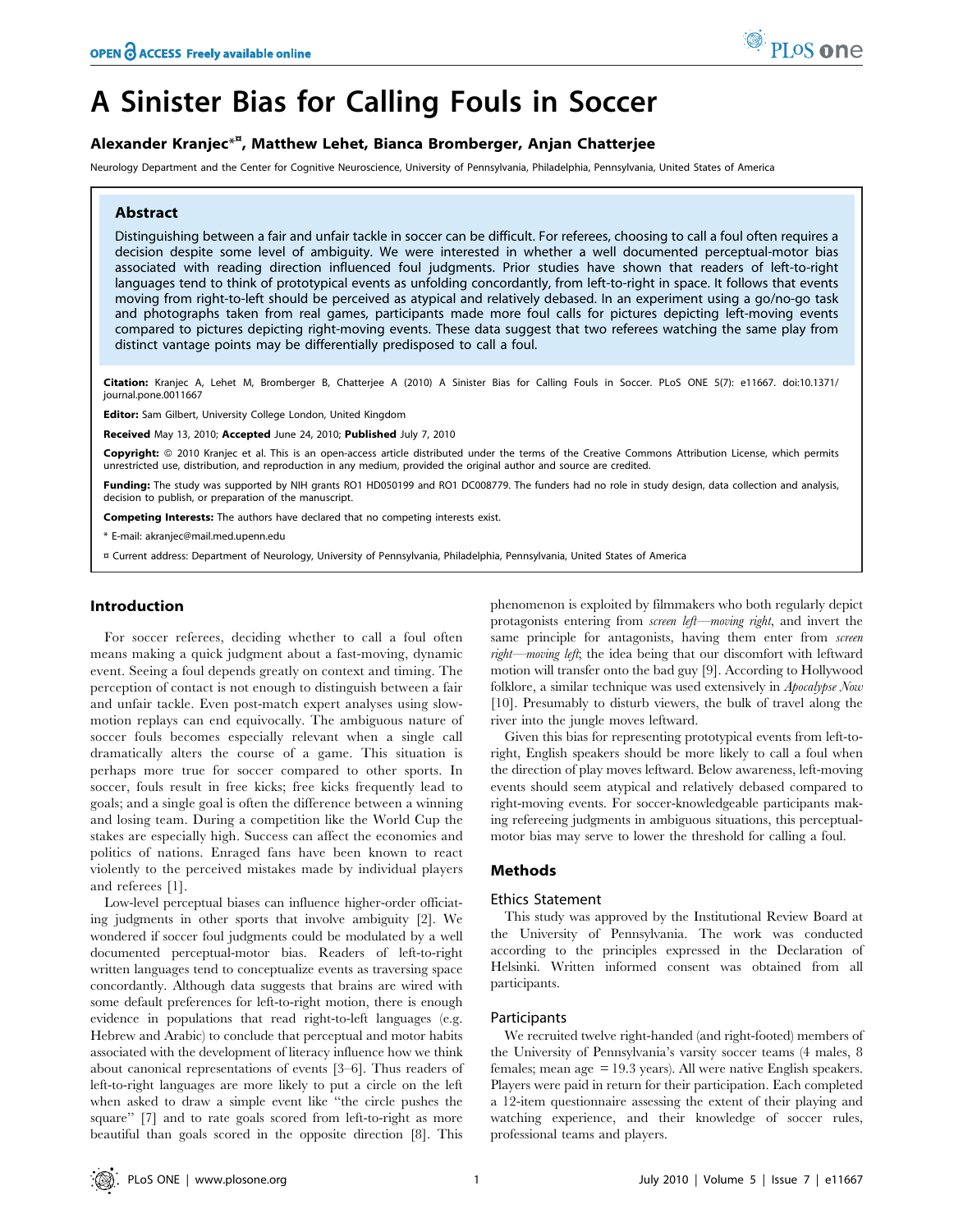#### Stimuli

All photos used for stimuli depicted scenes from English Northern League or Premiership reserve team matches. Both leagues are obscure by American standards so participants were unlikely to be familiar with individual players. Initially, photographs were chosen according to three criteria. Selected photos depicted (1) scenes with only 2 athletes directly involved, where (2) one was clearly the player with the ball, while the other attempted to disrupt possession, and lastly, (3) a strong implied rightward or leftward direction of movement. Using Photoshop, numbers and letters were removed from uniforms and backgrounds, photographs were resized to common dimensions  $(500\times357$  pixels), and flipped along the x-axis to create left-moving and right-moving versions.

Prior work has demonstrated that static photographs depiciting implied motion can evoke perceptual and neural effects associated with motion processing [11,12]. We carried out a norming study to verify the particular directionality implicit in each photo and to ensure that information about directionality could be extracted from the stimuli over 500 ms presentations. Stimuli were presented on a laptop computer. Participants pressed the left arrow key if the picture depicted leftward motion, and the right arrow key if it depicted rightward motion. Of the over 200 normed pairs, the best 134 pairs (268 total pictures including the original and flipped versions) rating above 85% agreement for directionality were selected for use in the experiment. We found a significant reaction time difference in assigning direction for rightward (693.8 ms) vs. leftward (746.1 ms) photographs,  $t(5,1) = 4.12$ , p<0.01. This demonstrates that on a task that explicitly requires attending to motion, these stimuli elicited reaction time differences consistent with a left-right bias; photographs depicting rightward motion were processed more quickly, at least when participants were thinking about directionality.

#### Procedure

In an actual game, referees must decide to either make a foul call or not. Accordingly, we used a go/no-go task, as such a task

would require participants to quickly make a meaningful judgment and decide to either make or withhold a response (i.e. a foul call), much like a referee must do in a real game. Participants were informed that they would view a number of confrontations between attacking and defending players on a laptop computer and that they should press the spacebar if the defending player committed a foul but make no response if no foul was committed. There were 20 practice trials and 268 experimental trials. A trial consisted of a 2000 ms fixation cross, then a picture presented for 500 ms followed by a 3000 ms response screen. Each participant saw all 134 pictures in both orientations. Pictures were presented pseudorandomly such that, when a particular stimulus in one orientation was randomly presented in the first half of the experiment, its counterpart was presented in the second half. This step was taken to minimize the possiblity of participants becoming aware of the orientation manipulation. Participants responded to 50% of trials with their right hands and 50% with their left.

## Results

On average, participants called aproximately 3 more fouls when pictures were viewed in their left-moving (66.5 fouls) compared to their right-moving (63.3 fouls) orientation. A paired sample t-test found this difference to be significant  $t(11) = 2.21$ ,  $p<.05$ . Although not large (Cohen's  $d = 0.18$ ), these effects are impressive considering that within subjects the pictures for each trial type (left-moving vs. right-moving) were the same in every respect other than the direction of implied motion. This finding means that an individual participant was more likely to call a foul when seeing a picture in its leftward compared to rightward orientation, even though the two stimuli were otherwise identical. (See Figure 1A.)

Participants were no faster in making responses to leftward or rightward stimuli. A paired sample t-test found no reaction time differences for direction  $(p>0.30)$ . Also, the hand used by participants did not have a significant effect on response times. Neither a paired t-test performed on the average number of fouls





Figure 1. Average number of fouls called with two example stimuli and the standard left diagonal system of control. (A) The mean number of fouls called is greater for left-moving pictures. (B) In the left diagonal system, the referee (REF) will generally observe a play (PLAY1 & 2) unfold from right-to-left in the attacking third of the field. For the assistants (ASST1 & 2), attacking play will always unfold from left to right. These opposing perspectives should lead to referees having a lower threshold for making fouls calls relative to assistants in the attacking half of the field. doi:10.1371/journal.pone.0011667.g001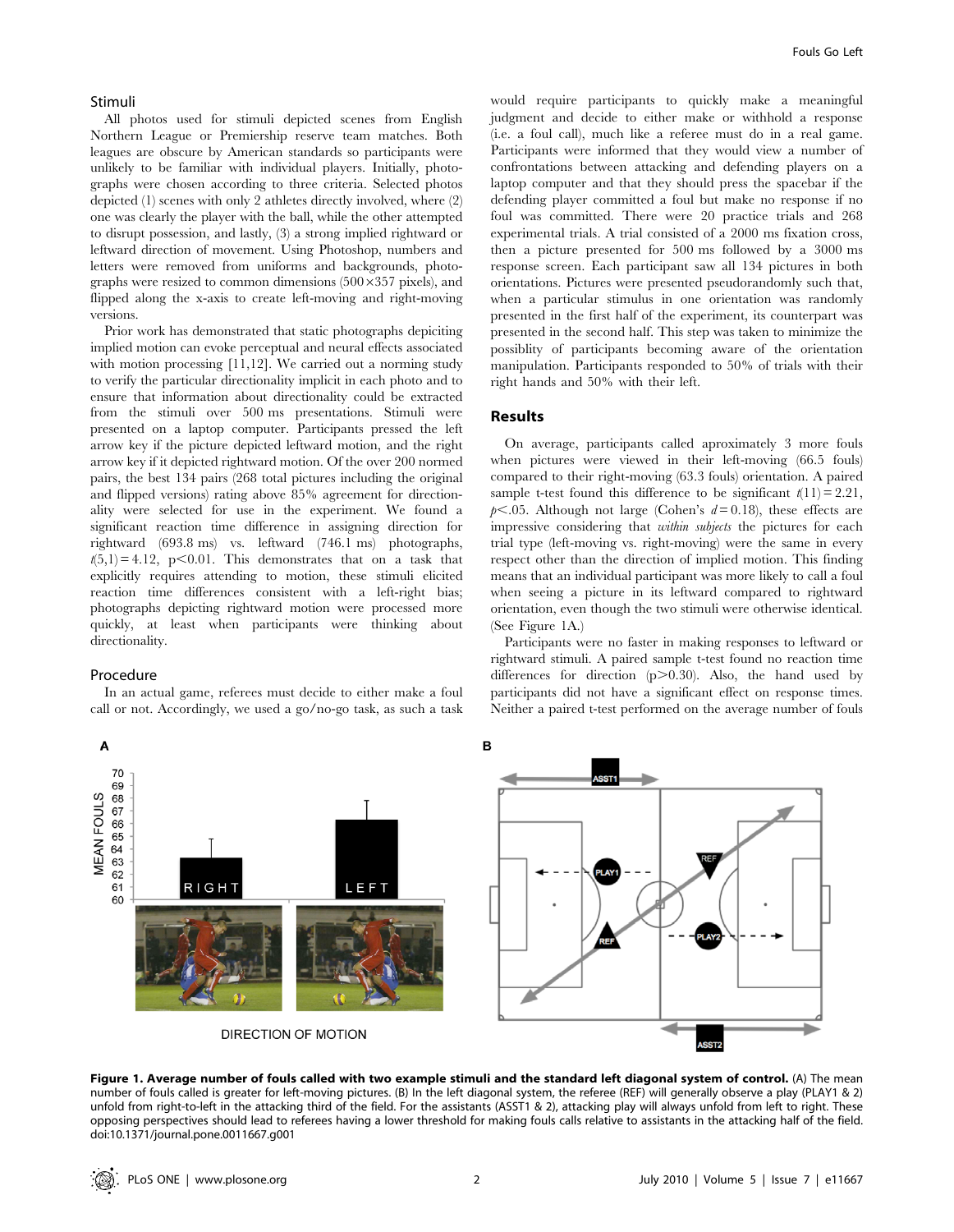called with each hand, nor a  $2\times2$  ANOVA testing for a hand x direction interaction were significant  $(p's > 0.60)$ .

Questionnaire data was collected. Answers to 4 agreement rating questions using a 5-point Likert scale demonstrated that this group of elite athletes had considerable playing and watching experience (e.g., ''I have played a lot of organized league soccer'': mean agreement rating = 5.00; ''I have watched many soccer games on television": mean agreement rating  $= 4.33$ ). Performance on 8 multiple-choice questions confirmed that participants possessed a basic knowledge for the official rules of the game (e.g. ''How far is the penalty spot from the goal line?'': average % correct  $= 100$ ) and for facts pertaining to professional teams and players (e.g. ''Liverpool FC traditionally wears which color at home?": average  $\%$  correct = 91.67).

#### Discussion

The present study found that soccer-knowledgable participants were more likely to call fouls when pictures of player confrontations depicted leftward compared to rightward motion. Although we cannot draw strong conclusions regarding the mechanism underlying this result, the effects are consistent with the idea that our population's familiarity with the left-right organization of writing and other cultural artifacts—like comics, calendars, and diagrams—affect the interpretation of ambiguous stimuli. In discussing the results of a related study's finding that Italian speakers rated soccer goals scored from left-to-right as more beautiful than goals scored from right-to-left, and the opposite pattern for speakers of Arabic, Maass and colleagues refer to ''a subjective feeling of fluency'' that can influence higher-level judgments [8]. The present results suggest that perceptual fluency can affect negative as well as positive judgments.

How might these perceptual biases play out on the soccer field? From the vantage point of a professional referee using a recommended officiating system for international matches, actual left-to-right or right-to-left directional regularities are more inscribed onto the general run of play than one might expect. That is, compared to the participants in the current study who saw equal numbers of plays moving in both directions, officials working real matches are likely exposed to a more restricted set of either left-moving or right-moving attacking plays depending on the role they occupy in a particular system. Why should this be the case?

The standard *diagonal system of control* recommends that referees patrol the diagonal between corner flags, while assistants run the two opposite touchlines. When Sir Stanley Rous (president, FIFA, 1961-1974) codified the diagonal system into the Laws of the Game [13], it was probably with the belief that providing two observers on opposite sides of every play could only serve to decrease ambiguity on the field. However, if seeing a play unfold from right-to-left really does lower the threshold for calling a foul, it could mean several things for officials using a standard system.

The most obvious point is that the referee and assistants will generally have conflicting pespectives with respect to left-right motion. In the more common left diagonal system, both teams' attacking runs on goal in their respective offensive thirds of the field—where called fouls can be very valuable—will usually be moving leftward for referees and always be moving rightward for assistants (Figure 1B). This means that if the spatial biases we observed in our population of soccer players have the same effects on referees in real matches, they should influence particular officials differently: referees on the field will more frequently be in a position that should afford a lower relative threshold for calling fouls during an attack compared to assistant referees working the lines. The particular diagonal a referee chooses to use is also relevant. The results of the present study suggest that the use of the left diagonal system should favor the offense for both teams, as the referee would be expected to be more predisposed to call fouls during attacking plays at both ends. Conversely, a right diagonal system of control should favor the defense for both teams, as the referee will generally observe attacks on goal unfold from left-toright and therefore be expected to call fewer fouls. These relational oppositions suggest that referees should avoid changing diagonals at halftime if possible. According to the current Laws, there is nothing to prevent referees from switching from right to left diagonals (or vice versa) at halftime in order to account for changing light conditions or other concerns. For example, switching from a left-to-right diagonal at halftime, which the current model suggests would favor defensive play in the second half for both teams, could provide an unfair advantage to a team with a lead. An analysis of match data is needed to determine if more fouls are in fact called in the attacking thirds of the field when referees use a left compared to right diagonal system of control.

Yet when referees run diagonals consistently during both halves, left-right directional regularities are the same for both teams. So soccer may have stumbled onto a good system, at least in the context of the present study's focus. With respect to the spatial biases we report here, the diagonal system of control is better than older linear systems that required referees to patrol a straight path along a single touchline. The use of a linear system results in a leftmoving attack for one team and a right-moving attack for another. This would in principle provide each team with an attacking advantage for the duration of a half.

Regardless of the system employed, a referee will see plays unfold in both right-to-left and left-to-right directions; use of a diagonal system only constrains directional biases. Future research is needed to determine if left-right directional biases exert more or less influence on the field. Since the current study used a population of soccer players viewing static photographs, rather than professional referees in a more realistic setting, one can only make inferences regarding the degree to which these effects may apply in game conditions. However, it is possible that extant match statistics could be analyzed to determine if left-right spatial biases influence the number of fouls called with respect to the hypotheses generated by the present experimental data. Furthermore, in order to conclude with any certainty that the effects we report result from reading habits, other populations (e.g. Arabic or Hebrew readers) will need to be tested directly. Although previous studies [5,6] have found evidence to suggest that similar directional effects are reversed in populations that read left-right languages, we acknowledge that we did not test this hypothesis directly in this study. Regardless, these results at least suggest that the effects of low-level perceptual mechanisms could alter a decision, change the result of a game and perhaps, the fortunes of nations.

#### Acknowledgments

The authors are grateful to Mark Fletcher for granting us permission to use his photographs for stimulus construction (http://www.flickr.com/photos/ mark\_fletcher/). We also thank Eileen Cardillo, Jared Medina and Christine Watson for valuable discussion.

#### Author Contributions

Conceived and designed the experiments: AK ML BB AC. Performed the experiments: ML BB. Analyzed the data: AK. Wrote the paper: AK AC.